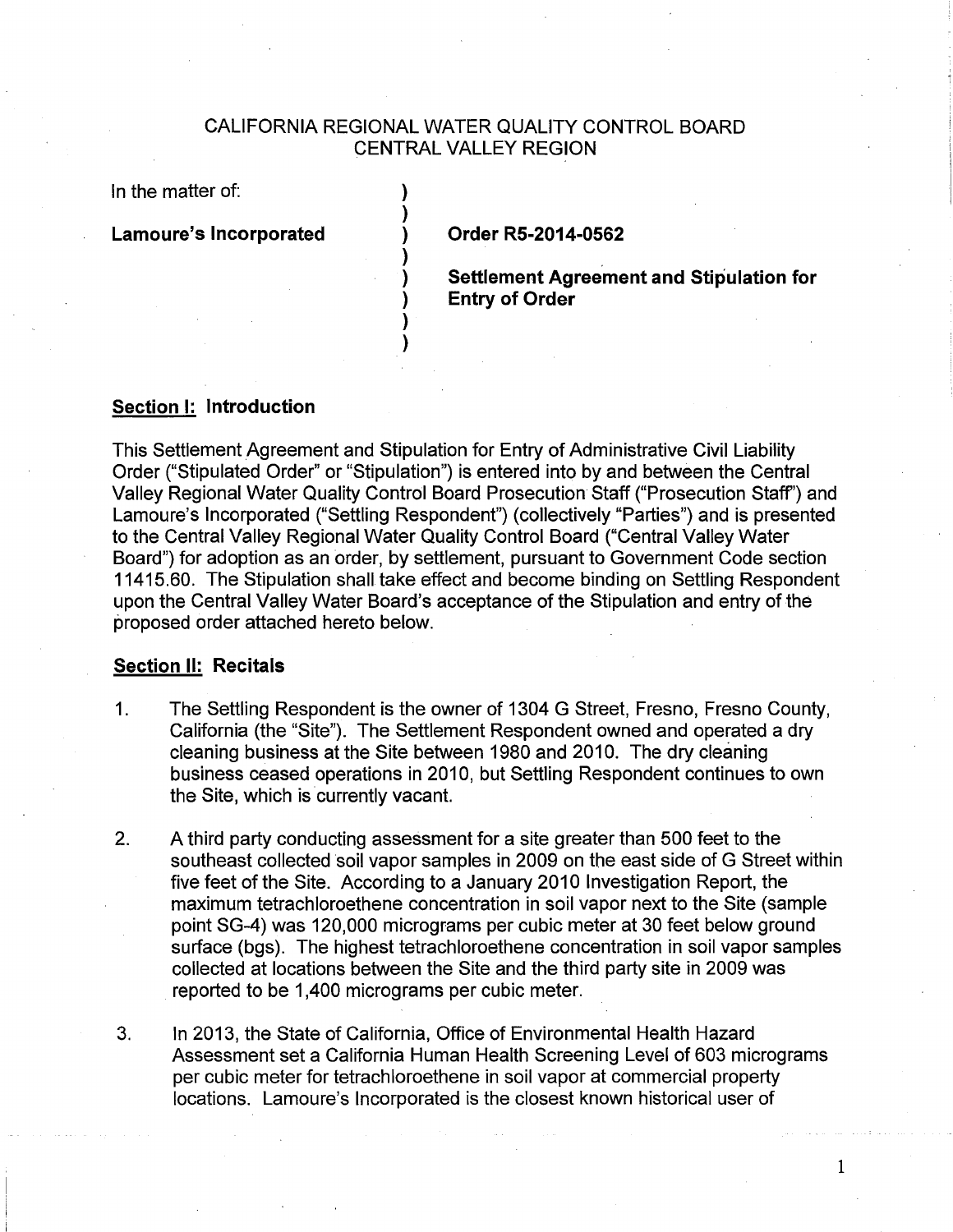tetrachloroethene adjacent to soil vapor sampling point SG-4. The above data indicates that use of tetrachloroethene at the subject Site has impacted soil, soil vapor, and/or groundwater at the Site.

4. On 1 March 2010, Central Valley Water Board staff sent a letter to Lamoure's Incorporated summarizing assessment data collected adjacent to the Site and requesting submittal of a work plan proposing assessment at the Site. The work . plan was due 23 April 2010. No response was received. An Order issued pursuant to Water Code section 13267 ("13267 Order") was issued by the Executive Officer to Lamoure's Incorporated on 6 May 2010. A signed certified U.S. mail receipt was received indicating that Lamoure's Incorporated had received the 13267 Order. No response was received by the due date of 7 June 2010. Central Valley Water Board staff sent Lamoure's Incorporated a Notice of Violation ("NOV") dated 21 July 2010 for non-response to the 13267 Order. A work plan dated 9 August 2010 was received from RCC Group LLC on behalf of Lamoure's Incorporated. The work plan was determined by Water Board staff to be incomplete and did not contain all the information and proposed tasks for completing investigations specifically required by the 13267 Order.

5. Lamoure's Incorporated was issued Cleanup and Abatement Order R5-2011- 0706 (CAO) on 7 October 2011. The CAO requires assessment and cleanup of soil and/or groundwater impacted by tetrachloroethene and other volatile organic constituents from releases at the Site. The CAO required a work plan; specifically it required the following:

a. **"By 19 December 2011,** submit a technical report that contains a written work plan prepared by a qualified professional, proposing a systematic and logical sequence of tasks with a proposed schedule to investigate releases of volatile organic compounds to soil and/or groundwater from the subject property and nearby sewer lines, and/or septic systems. The work plan shall include a history of volatile organic compound usage, storage, handling, and disposal practices, a map of the facility showing the former location of dry cleaning equipment, and the locations of sewer lines and any existing or former septic system. The work plan shall propose tasks including collection of active soil gas samples to delineate the lateral and vertical extent of soil impacted by volatile organic compounds and other wastes discharged. Tasks ·shall also be proposed to delineate whether groundwater has been impacted by releases that have occurred at the site and the lateral and vertical extent of impacts to groundwater. The work plan shall contain the information in Attachment B, which is made part of this Order."

6. A consultant for Lamoure's Incorporated submitted a letter dated 15 November 2011 requesting comments on the work plan submitted prior to the CAO, rescission of the CAO, and consideration of Lamoure's Incorporated as a closed business. Central Valley Water Board staff responded in a 30 December 2011 letter explaining: 1) why the pre-CAO work plan was inadequate and incomplete,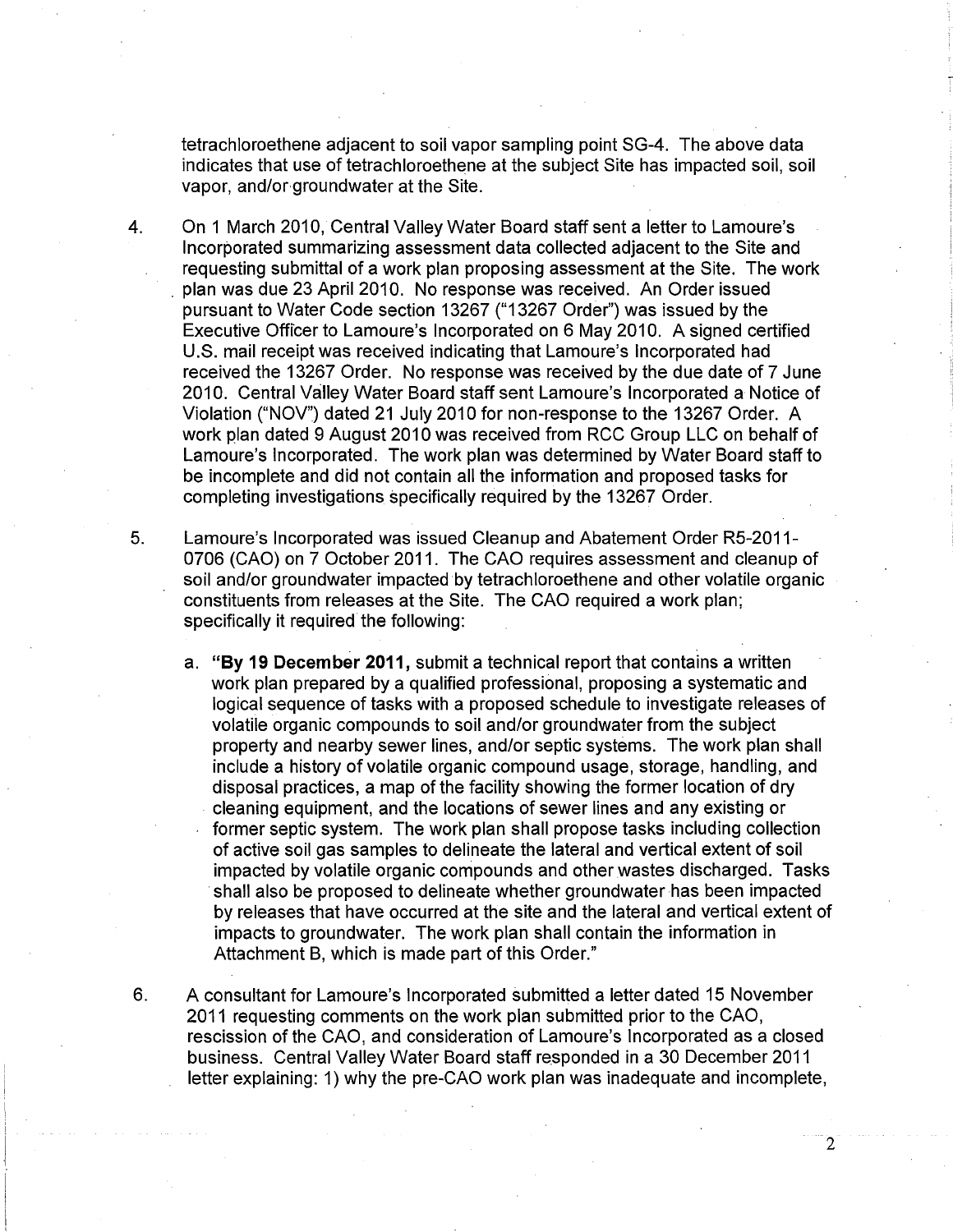and 2) that the CAO was appropriate and would not be rescinded. The letter added that the CAO-required work plan was overdue and must be submitted as soon as possible.

- 7. A NOV letter was sent to Lamoure's Incorporated on 16 February 2012 that notified Lamoure's Incorporated that the GAO-required work plan had not been submitted and that the delinquent work plan needed to be submitted by 9 March 2012 (administrative date that does not affect the due date in the CAO). On 14 March 2012, an email from RCC Group, LLC, consultant for Lamoure's Incorporated, was received stating that although Lamoure's Incorporated had authorized them to prepare a work plan, the scope of work would be reduced to what Lamoure's Incorporated could afford at the time of preparation. No date for submittal of the work plan was given. The work plan has not been received to date.
- 8. On 10 January 2014, the Central Valley Water Board issued Administrative Civil Liability Complaint (ACLC) R5-2014-0502 to Lamoure's Incorporated, which proposed \$37,680.50 in administrative civil liability and \$4,500 for staff costs, for failure to submit a technical report as required by the CAO,
- 9. Subsequent to the issuance of the ACLC, Central Valley Water Board staff rescinded the proposed recovery of \$4;500 in staff costs in this Complaint. The rescission of the proposed recovery of staff costs attributed to this enforcement action does not relieve Lamoure's Incorporated from any obligation, liability, or debt from the Cost Recovery Program.
- 10. Central Valley Water Board staff met With the Settling Respondent on 13 June 2014 to discuss a potential resolution of the ACLC. At that meeting, the Parties agreed to terms of a settlement which includes civil penalties assessed in this Stipulated Order.
- 11. To resolve the alleged violations of the California Water Code ("CWC"), set forth in the ACLC, without formal administrative proceedings, the Parties have agreed to the following terms:
	- a. The final imposition of **\$18,000** in liability. against the Settling Respondent pursuant to Government Code section 11415.60. The Settling Respondent shall pay a total of **\$18,000** to the State Water Resources Control Board Cleanup and Abatement Account no later than 30 days following the Regional Board's issuance of this Order. The reduction in liability from the amount proposed in the ACLC is justified given the inherent risk and uncertainty in proceeding to hearing.
	- b. The Settling Respondent will submit the work plan as required in CAO R5- 2011-0706 within 60 days of issuance of this Order by the Regional Board or its delegate.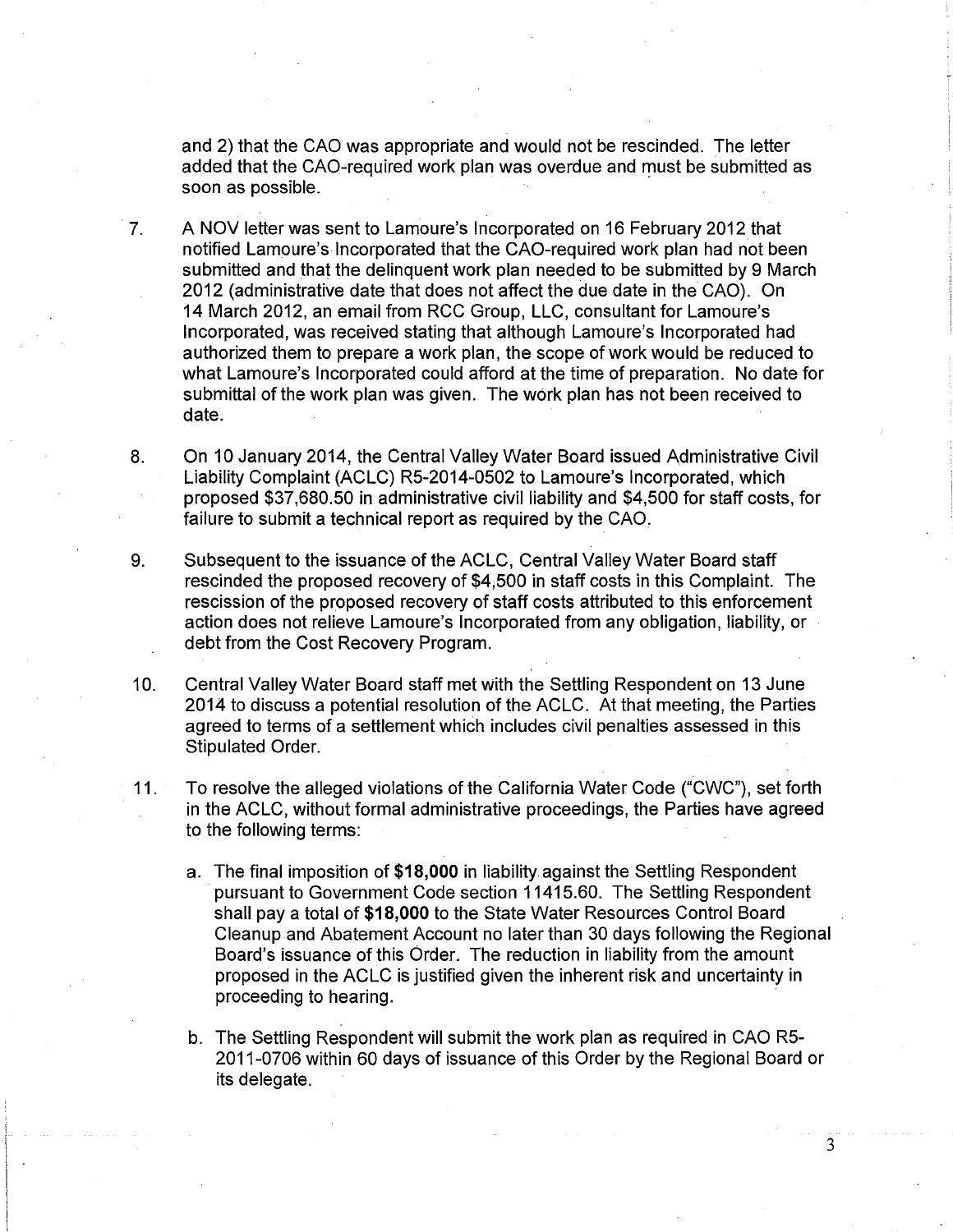12. The Prosecution Staff has determined based on the information in the record that the resolution of the alleged violations (i.e., assessment of penalties and . agreement for the Settling Respondent to submit the required technical report) is fair and reasonable and fulfills the enforcement objectives of CWC sections 13000 et seq., and the Water Quality Enforcement Policy, and that no further action is warranted concerning the alleged violations except as provided in this Stipulated Order; and that this Order is in the best interest of the public.

#### **Section Ill: Stipulations**

The Parties stipulate to the following:

- 13. **Administrative Civil Liability:** The Settling Respondent hereby agrees to pay the administrative civil liability totaling \$18,000 as set forth in Paragraph 11 of Section II herein.
- 14. **Submission of Work Plan:** The Settling Respondent hereby agrees to submit the work plan required by Cleanup and Abatement Order R5-2011-0706 within . 60 days of issuance of this Order.
- 15. **Compliance with Applicable Laws:** The Settling Respondent understands that payment of administrative civil liability in accordance with the terms of this Order or compliance with the terms of this Order is not a substitute for compliance with applicable laws, and that continuing violations of the type alleged in the Complaint may subject them to further enforcement, including additional administrative civil liability.

4

## 16. **Party Contacts for Communications related to Stipulation/Order:**

### · **For the Regional Water Board:**

Russell Walls, Senior Water Resource Control Engineer Central Valley Regional Water Quality Control Board 1685 E Street, Fresno, CA 93706-2007 russell.walls@waterboards.ca.gov

### **For the Settling Respondent:**

Diane G. Kindermann Henderson Abbott & Kindermann, LLP 2100 21<sup>st</sup> Street, Sacramento, CA 95818 ·dkindermann@aklandlaw.com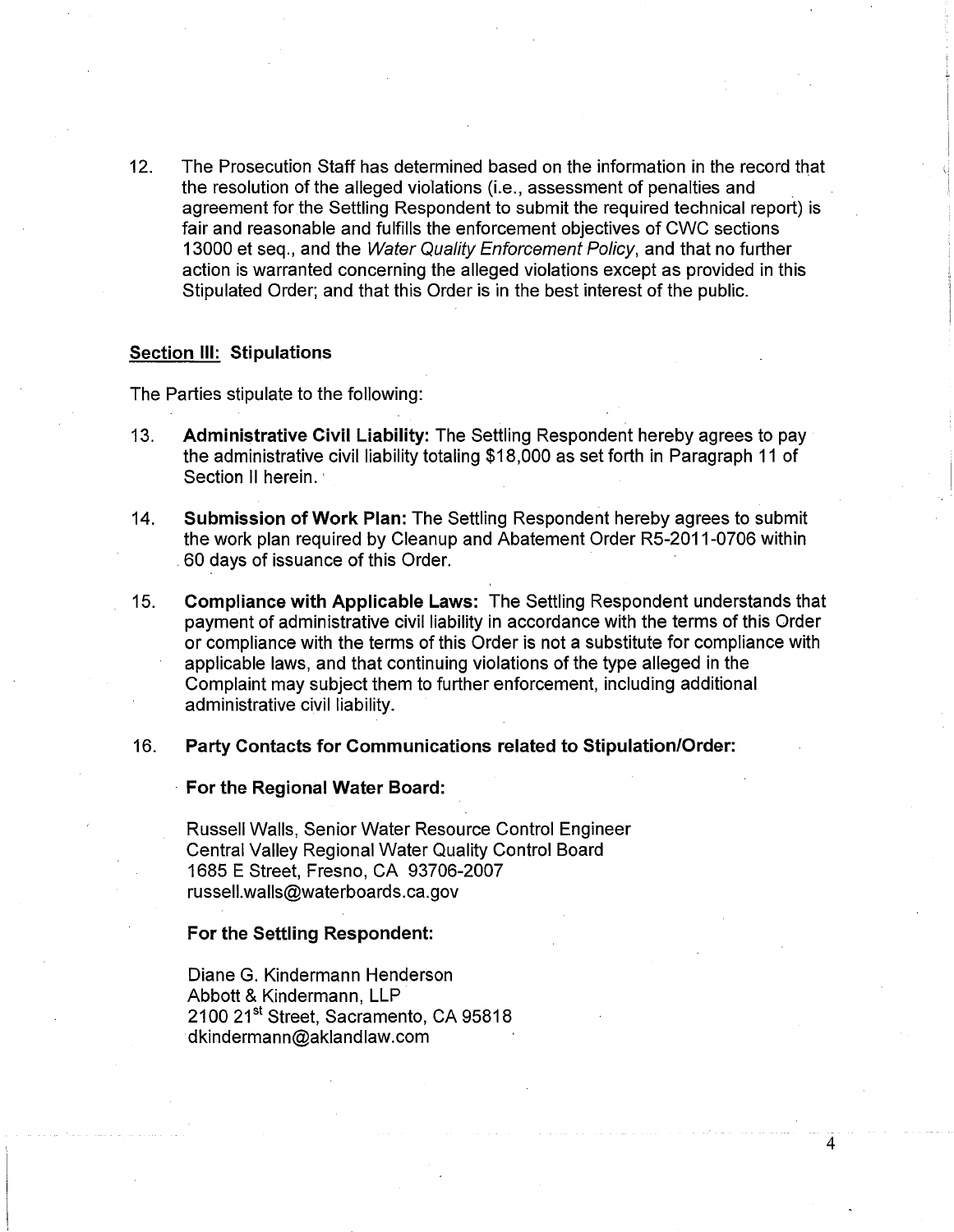- 17. Attorney's Fees and Costs: Except as otherwise provided herein, each Party shall bear all attorneys' fees and costs arising from the Party's own counsel in connection with the matters set forth herein.
- 18. Matters Addressed by Stipulation: Upon issuance of this Order by the Central Valley Water Board, this Order represents a final and binding resolution to settle, as set forth herein, all claims, violations, or causes of action as alleged in Attachment A of the ACLC (Covered Matters). The provisions of this paragraph are expressly conditioned on the payment of the administrative civil liability as provided herein by the deadlines specified in this Order, and the Discharger's full satisfaction of the obligations described in this Order, including submission of the work plan. This matter does not address, or resolve, any potential noncompliance of the Settling Respondent after 13 June 2014.
- 19. Public Notice: The Settling Respondent understands that this Stipulation and Order will be noticed for a 30-day public review and comment period prior to consideration by the Central Valley Water Board or its delegate. If significant new information is received that reasonably affects the propriety of presenting this Stipulation and Order to the Central Valley Water Board, or its delegate, for adoption, the Assistant Executive Officer may unilaterally declare this Stipulation and Order void and decide not to present it to the Central Valley Water Board or its delegate. The Settling Respondent agrees that it may not rescind or otherwise withdraw its approval of this proposed Stipulation and Order.
- 20. Addressing Objections Raised During Public Comment Period: The Parties agree that the procedure contemplated for adopting the Order by the Central Valley Water Board and review of this Stipulation by the public is lawful and adequate. In the event procedural objections are raised prior to the Order becorning effective, the Parties agree to meet and confer concerning any such objections, and may agree to revise or adjust the procedure as necessary or advisable under the circumstances.
- 21. Interpretation: This Stipulation and Order shall be construed as if the Parties prepared it jointly. Any uncertainty or ambiguity shall not be interpreted against any one Party. The Settling Respondent is represented by counsel in this matter.
- 22. Modification: This Stipulation and Order shall not be modified by any of the Parties by oral representation made before or after its execution. All modifications must be in writing, signed by all Parties and approved by the Central Valley Water Board.
- 23. If Order Does Not Take Effect: In the event that this Order does not take effect because it is not issued by the Central Valley Water Board, or its delegee, or is vacated in whole or in part by the State Water Resources Control Board or a court, the Parties acknowledge that they expect to proceed to a contested evidentiary hearing before the Central Valley Water Board to determine whether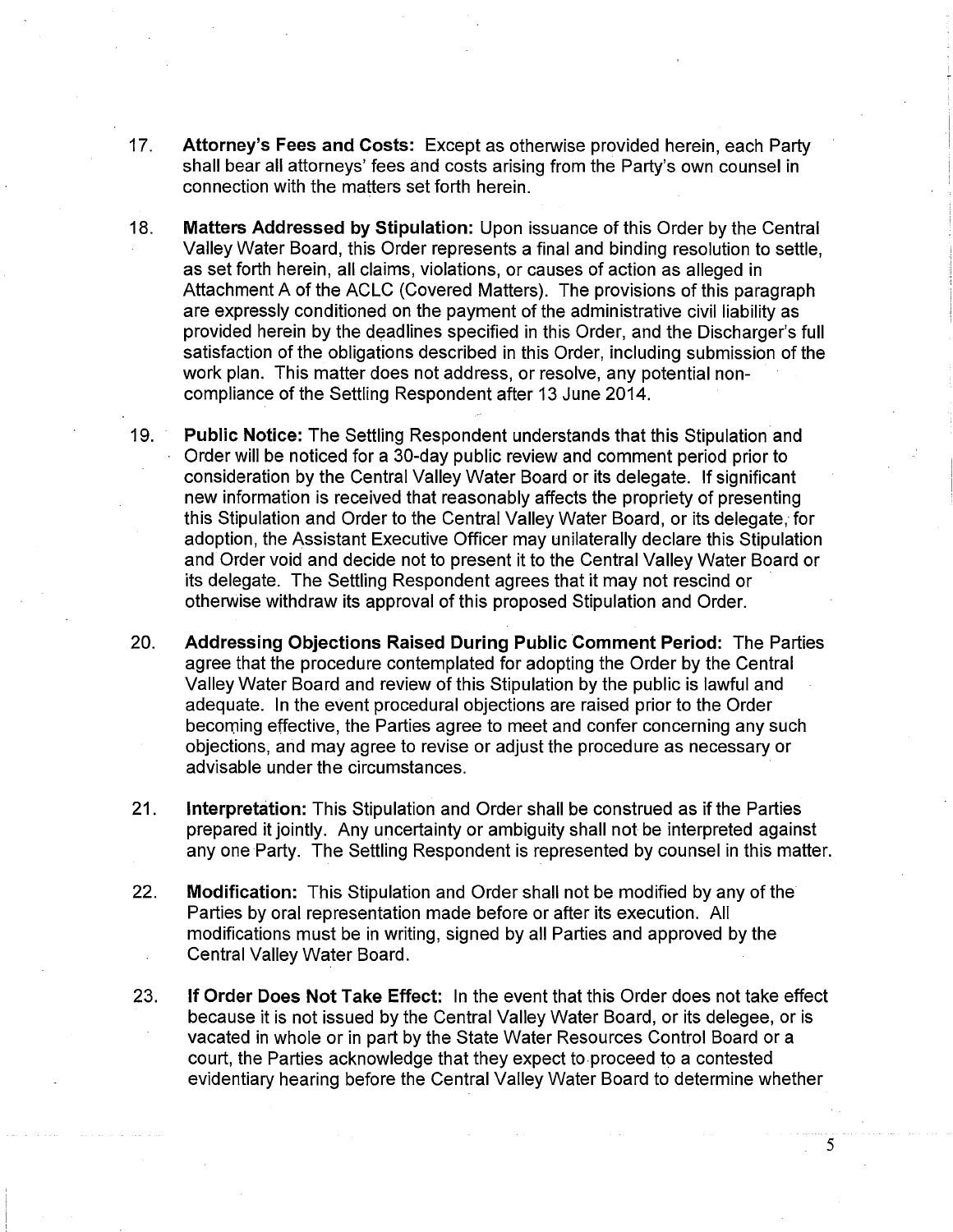to assess administrative civil liabilities for the underlying alleged violations, unless the Parties agree otherwise. The Parties agree that all oral and written statements and agreements made during the course of settlement discussions will not be admissible as evidence in the hearing. The Parties agree to waive any and all objections based on settlement communications in this matter, including, but not limited to:

- a. Objections related to prejudice or bias of any of the Central Valley Water Board members or their advisors and any other objections that are premised in whole or in part on the fact that the Central Valley Water Board members or their advisors were exposed to some of the material facts and the Parties' settlement positions as a consequence of reviewing the Stipulation and/or the Order, and therefore may have formed impressions or conclusions prior to . any contested evidentiary hearing on the Complaint in this matter; or
- b. Laches or delay or other equitable defenses based on the time period for administrative or judicial review to the extent this period has been extended by these settlement proceedings.
- 24. **Waiver of Hearing:** On 10 February 2014, the Settling Respondent submitted a waiver of their right to a hearing. Furthermore, Settling Respondent has been informed of the rights provided by Water Code section 13323, subdivision (b), and hereby waives its right to a hearing before the Central Valley Water Board prior to the adoption of the Order.
- 25. **Waiver of Right to Petition:** The Settling Respondent hereby waives its right to petition the Central Valley Water Board's adoption of the Order for review by the State Water Resources Control Board, and further waives its rights, if any, to appeal the same to a California Superior Court and/or any California appellate level court.
- 26. **Settling Respondent's Covenant Not to Sue:** The Settling Respondent covenants not to sue or pursue any administrative or civil claim(s) against any State Agency or the State of California, their officers, Board Members, employees, representatives, agents, or attorneys arising out of or relating to any Covered Matter.
- 27. **Necessity for Written Approvals:** All approvals and decisions of the Central Valley Water Board under the terms of this Order shall be communicated to the Settling Respondent in writing. No oral advice, guidance, suggestions or comments by employees or officials of the Central Valley Water Board regarding submissions or notices shall be construed to relieve the Settling Respondent of its obligation to obtain any final written approval required by this Order.
- 28. **Authority to Bind:** Each person executing this Stipulation in a representative capacity represents and warrants that he or she is authorized to execute this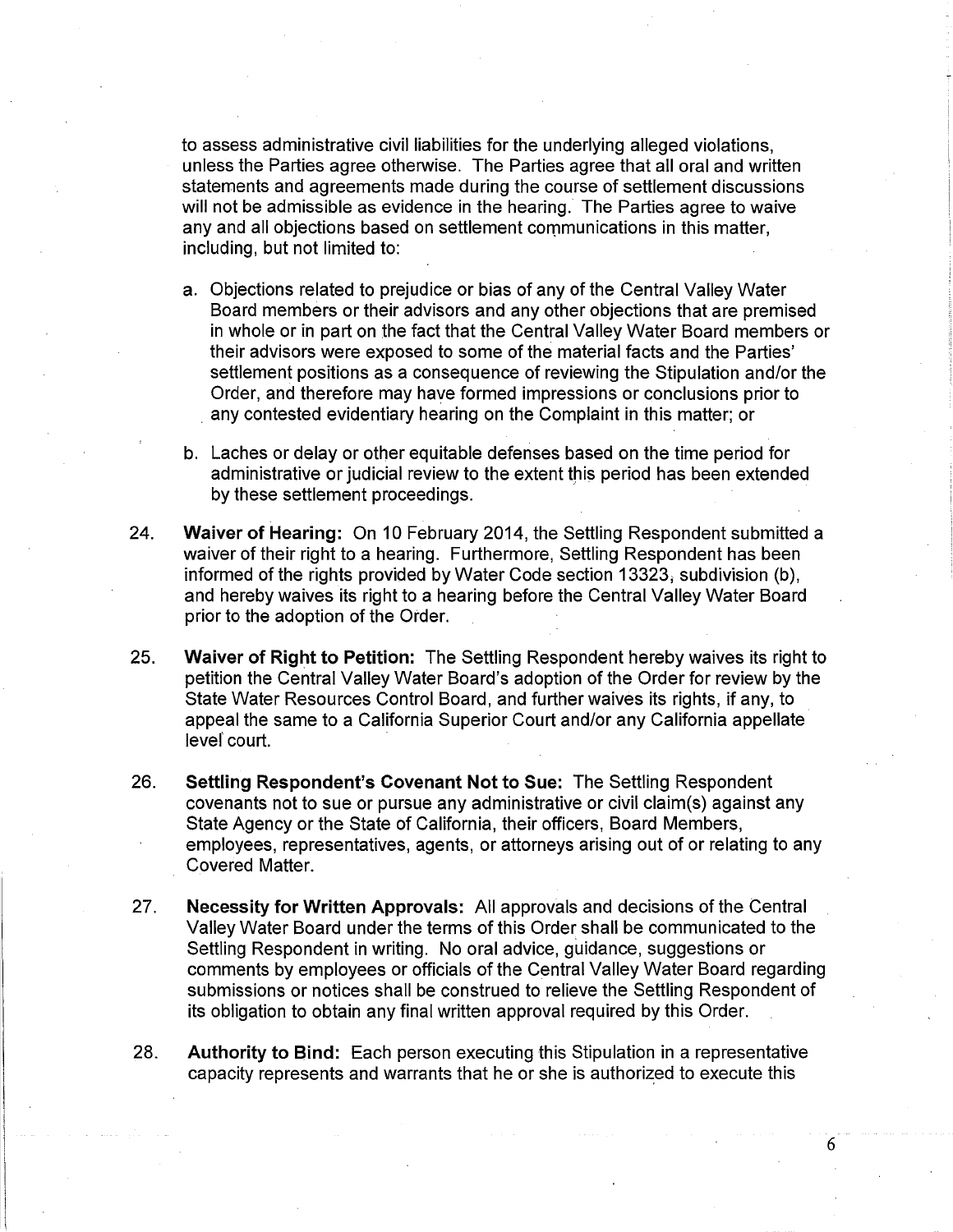Stipulation on behalf of and to bind the entity on whose behalf he or she executes the Stipulation.

- 29. **Effective Date:** The obligations under Paragraph 11 of this Stipulation are effective and binding on the Parties only upon the issuance of an Order by the Central Valley Water Board which incorporates the terms of this Stipulation.
- 30. **Severability:** This Stipulation and Order are severable; should any provision be found invalid the remainder shall remain in full force and effect.
- 31. **Counterpart Signatures:** This Stipulation may be executed and delivered in any number of counterparts, each of which when executed and delivered shall be deemed to be an original, but such counterparts shall together constitute one document.

# IT IS **SO STIPULATED.**

| California Regional Water Quality Control Board Prosecution Team |
|------------------------------------------------------------------|
| <b>Central Valley Region</b>                                     |
| By:<br>Clay Rógers, Assistant Executive Officer                  |
|                                                                  |
| Date:                                                            |
|                                                                  |
| SETTLING RESPONDENT'S NAME                                       |
|                                                                  |
| By:                                                              |
| <b>Brad Clarke, Treasurer</b>                                    |
| Lamoure's Incorporated                                           |
| Date:                                                            |
|                                                                  |